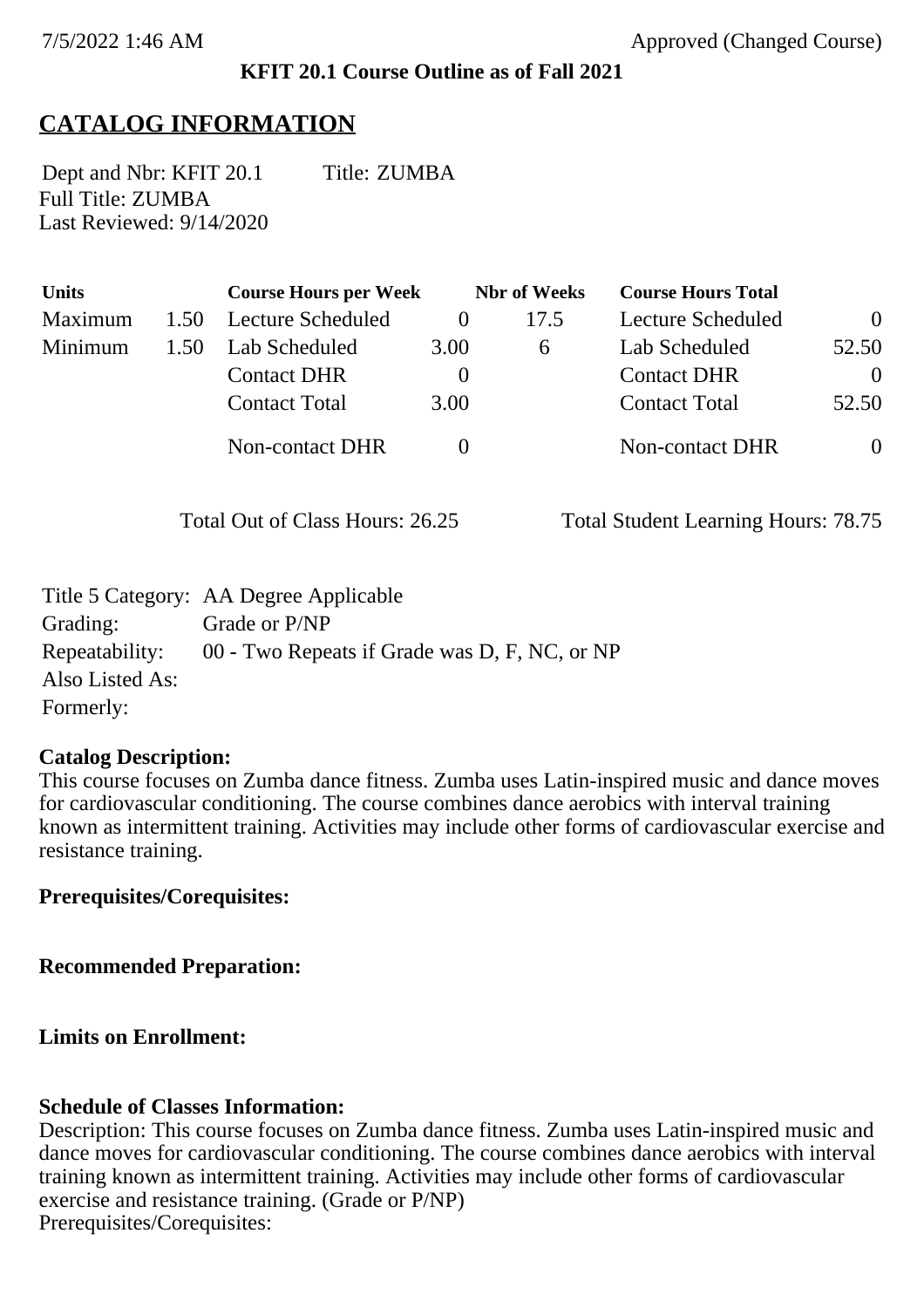# **ARTICULATION, MAJOR, and CERTIFICATION INFORMATION:**

| <b>AS Degree:</b><br><b>CSU GE:</b> | Area<br><b>Transfer Area</b>                 |            | Effective:<br>Effective: | Inactive:<br>Inactive: |  |
|-------------------------------------|----------------------------------------------|------------|--------------------------|------------------------|--|
| IGETC:                              | <b>Transfer Area</b>                         |            | Effective:               | Inactive:              |  |
|                                     | <b>CSU Transfer:</b> Transferable Effective: |            | Fall 2013                | Inactive:              |  |
| <b>UC Transfer:</b> Transferable    |                                              | Effective: | Fall 2013                | Inactive:              |  |

**CID:**

### **Certificate/Major Applicable:**

[Both Certificate and Major Applicable](SR_ClassCheck.aspx?CourseKey=KFIT20.1)

## **COURSE CONTENT**

### **Student Learning Outcomes:**

Upon completion of the course, students will be able to:

- 1. Perform Zumba dance exercises at the appropriate level intensity for cardiovascular benefits, applying aerobic exercise principles, and using the Zumba formula.
- 2. Demonstrate musicality in performance of dance steps and rhythms.

### **Objectives:**

Students will be able to:

- 1. Explain basic principles of Zumba dance exercise.
- 2. Perform dance movements in Latin and international rhythms.
- 3. Describe cardiovascular conditioning principles and benefits.
- 4. Calculate and monitor exercise heart rate.
- 5. Analyze perceived levels of exertion during aerobic exercise.
- 6. Identify working muscles by name.
- 7. Differentiate between safe and contraindicated exercises.
- 8. Perform resistance and stretching exercises.

### **Topics and Scope:**

- I. Basic Principles of Zumba Dance Fitness
	- A. Latin Rhythms
		- 1. Salsa
		- 2. Merengue
		- 3. Cumbia
		- 4. Reggaeton
		- 5. Cha cha
		- 6. Samba
		- 7. Tango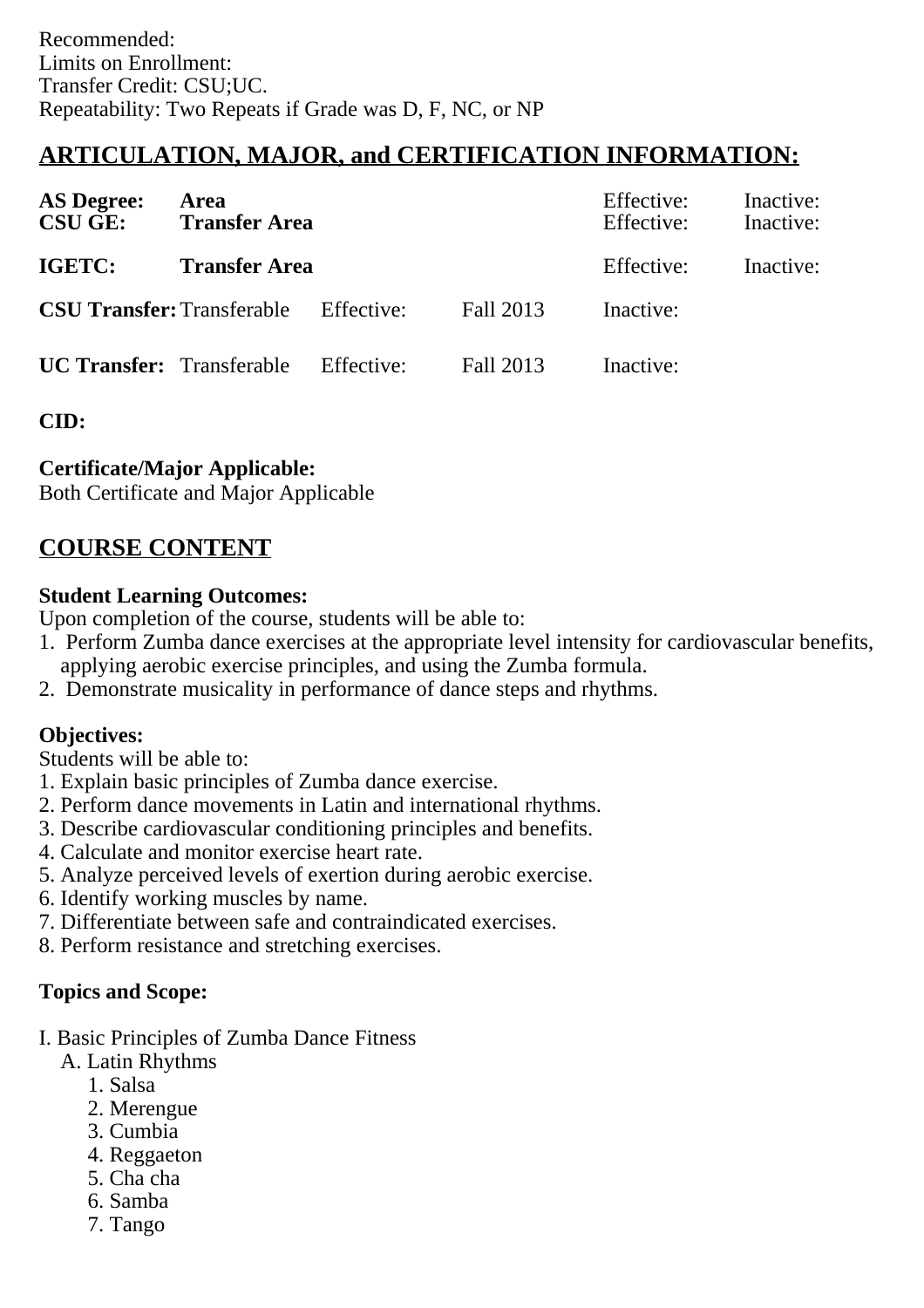- B. International Rhythms
	- 1. Rumba flamenca
	- 2. Belly dance
	- 3. Bhangra
	- 4. Ska Punk
	- 5. Greek
	- 6. Russian
- C. Musicality
- D. Choreography
	- 1. Structure
	- 2. Recognition and repetition
- E. Formula
	- 1. Basic dance steps
	- 2. Arm variation
	- 3. Fitness variation
	- 4. Direction, rhythm and beat variation
- II. Cardiovascular Fitness
	- A. Definition of aerobic exercise
	- B. Components of aerobic exercise
	- C. Benefits of aerobic exercise
	- D. Basic nutritional concepts as they relate to aerobic exercise
- III. Methods of Measuring Aerobic Exercise Intensity
	- A.Target heart rate calculation
	- B. Rate of perceived exertion
- IV. Basic Applied Anatomy and Kinesiology
- V. Physical Activity
	- A. Components of an effective warm-up
	- B. Aerobic segment
	- C. Components of an effective cool down
	- D. Muscle toning and strengthening exercises
	- E. Stretching exercises
	- F. Body awareness techniques
- VI. Proper Form and Injury Prevention
	- A. Safe and contraindicated exercises
	- B. Modifications and progressions for appropriate fitness level

# **Assignment:**

Students are expected to spend an additional one and one-half hours per week outside of class completing one or more of the following assignments:

- 1. Reading of class handouts or assigned chapters in text (one chapter every two weeks)
- 2. Quiz(zes) and/or exam(s) on aerobic dance principles, basic anatomy/kinesiology, and nutritional
	- concepts (1-2 per semester)
- 3. Practice Zumba dance steps, warm-ups, strengthening and stretching exercises (1-2 hours per week)
- 4. Fitness log (1 entry per week)
- 5. Heart rate calculation
- 6. "Pre" and "Post" fitness assessments
- 7. Performance exam